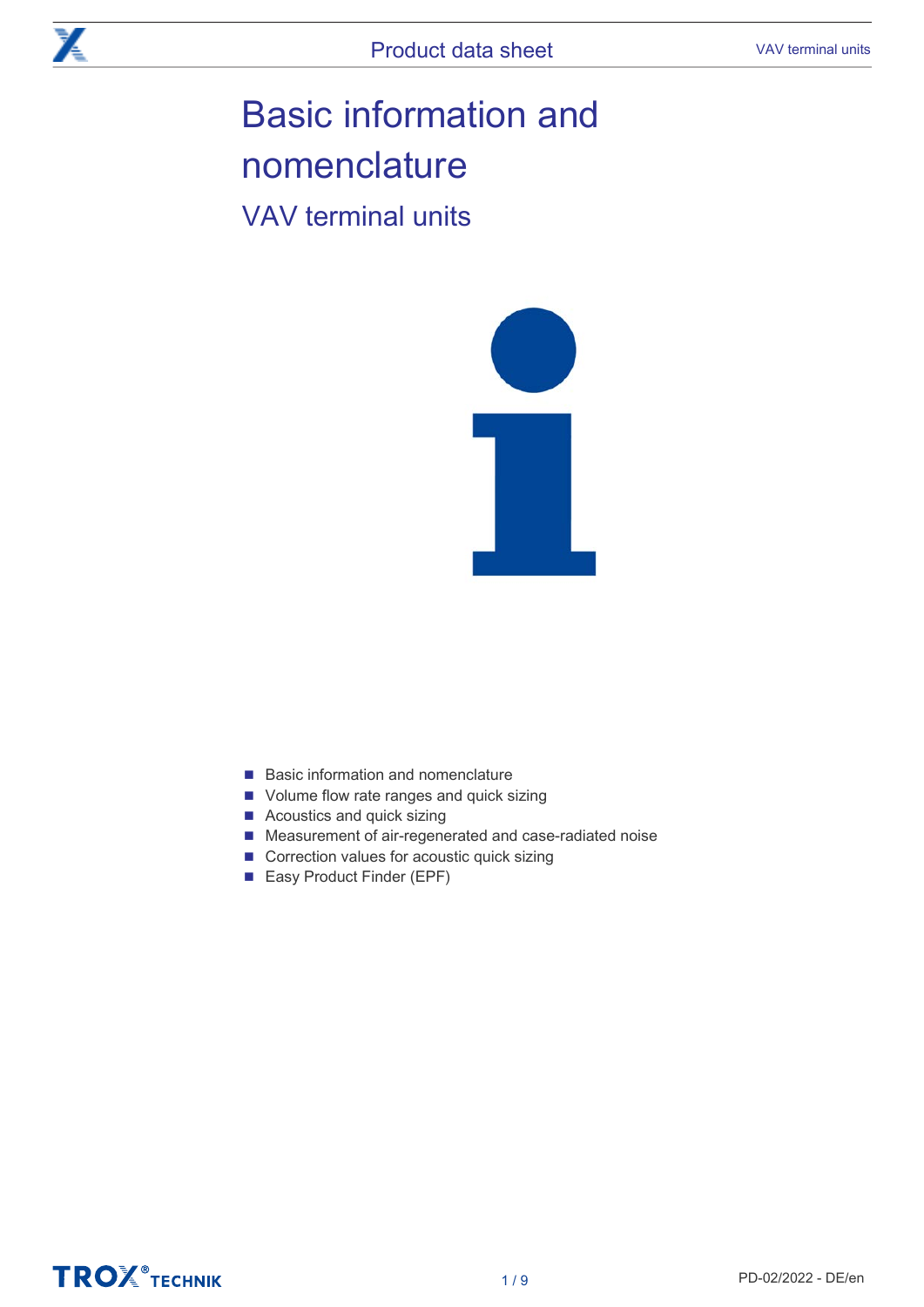

### **Product data sheet VAV terminal units**

Basic information and nomenclature 2

Volume flow rate and quick sizing 3

Statische Mindest-Druckdifferenz Δpstmin [Pa] 3 Statische Mindest-Druckdifferenz Δpstmin [Pa] 3

Acoustics 4 Acoustic quick sizing 7 Correction values for acoustic quick sizing 8 Easy Product Finder 9

# Basic information and nomenclature

#### Basic unit

Unit for controlling a volume flow without an attached control component. The main components include the casing with sensor(s) to measure the effective pressure and the damper blade to restrict the volume flow. The basic unit is also referred to as a VAV terminal unit. Important distinguishing features: Geometry or unit shape, material and types of connection, acoustic characteristics (e.g. acoustic cladding option or integrated sound attenuator), volume flow rate range

#### Control component

Electronic unit(s) mounted on the basic device to control the volume flow rate or the duct pressure or the room pressure by adjusting the control damper position. The electronic unit essentially consists of a controller with differential pressure transducer (integrated or external) and an integrated actuator (Easy and Compact controller) or separate actuator (Universal or LABCONTROL controller).

Important distinguishing features: **Transducer** 

▪ Dynamic transducer for clean air

▪ Static transducer for contaminated air

Actuator

- Standard actuator, slow-running
- Spring return actuator for damper blade safety function
- Fast-running actuator

Interface technology

▪ Analogue interface

▪ Digital interface or digital bus interface for connection and tapping of signals and information

#### Volume flow controller

Consists of a basic unit with an attached control component.

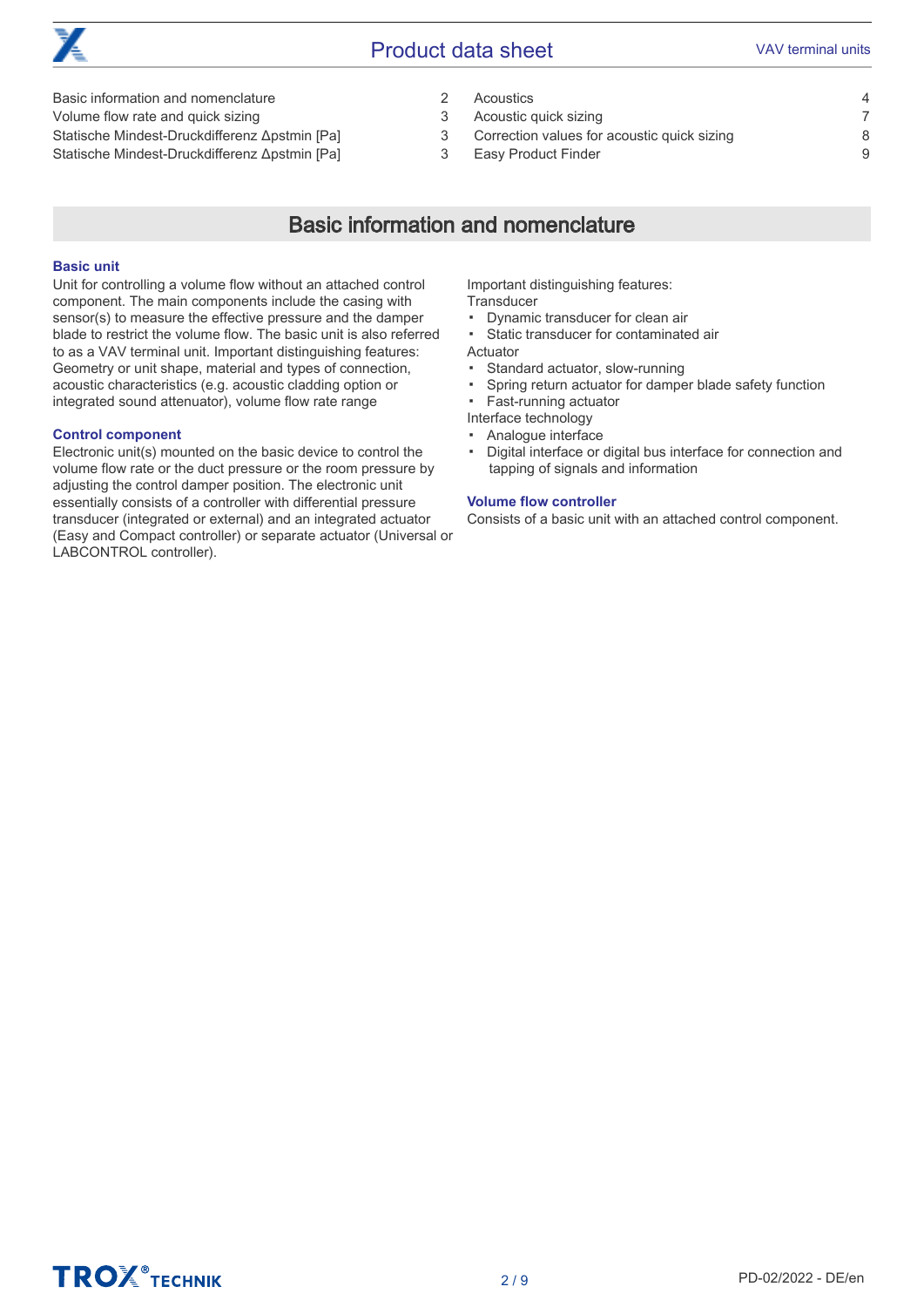

# Volume flow rate and quick sizing

#### Volume flow rate ranges

The volume flow rate design tables shown in the product data sheet show the usable volume flow rate ranges of the basic unit in combination with the electronic control components.

Each basic unit offers a certain volume flow rate range due to its aerodynamic properties. Due to the installed component properties and in particular the differential pressure transducer technology used, each control component enables complete or limited utilisation of the volume flow rate range of the basic unit.

Both the basic unit and the selected control component are therefore decisive for the selection of a volume flow controller and the required volume flow rate control range. The quick sizing therefore shows the volume flow rate ranges for the basic unit type in combination with various control components (TROX attachments).

#### Static minimum differential pressure Δ<sub>pstmin</sub> [Pa]

The static minimum differential pressure is equal to the pressure loss of the VAV terminal unit when the damper blade is open. caused by flow resistance (sensor tubes, blade mechanism). If the differential pressure on the VAV terminal unit is too low, the setpoint volume flow rate may not be achieved, not even when the damper blade is completely open. The static minimum differential pressure is an important factor in designing the ductwork as well as for sizing the fan including speed control, and is therefore a component of the quick sizing for the volume flow rate ranges. Sufficient static differential pressure must be ensured for all operating conditions and for all terminal units, and the measurement point or points for speed control must have been selected accordingly to achieve this.

#### Static differential pressure

.



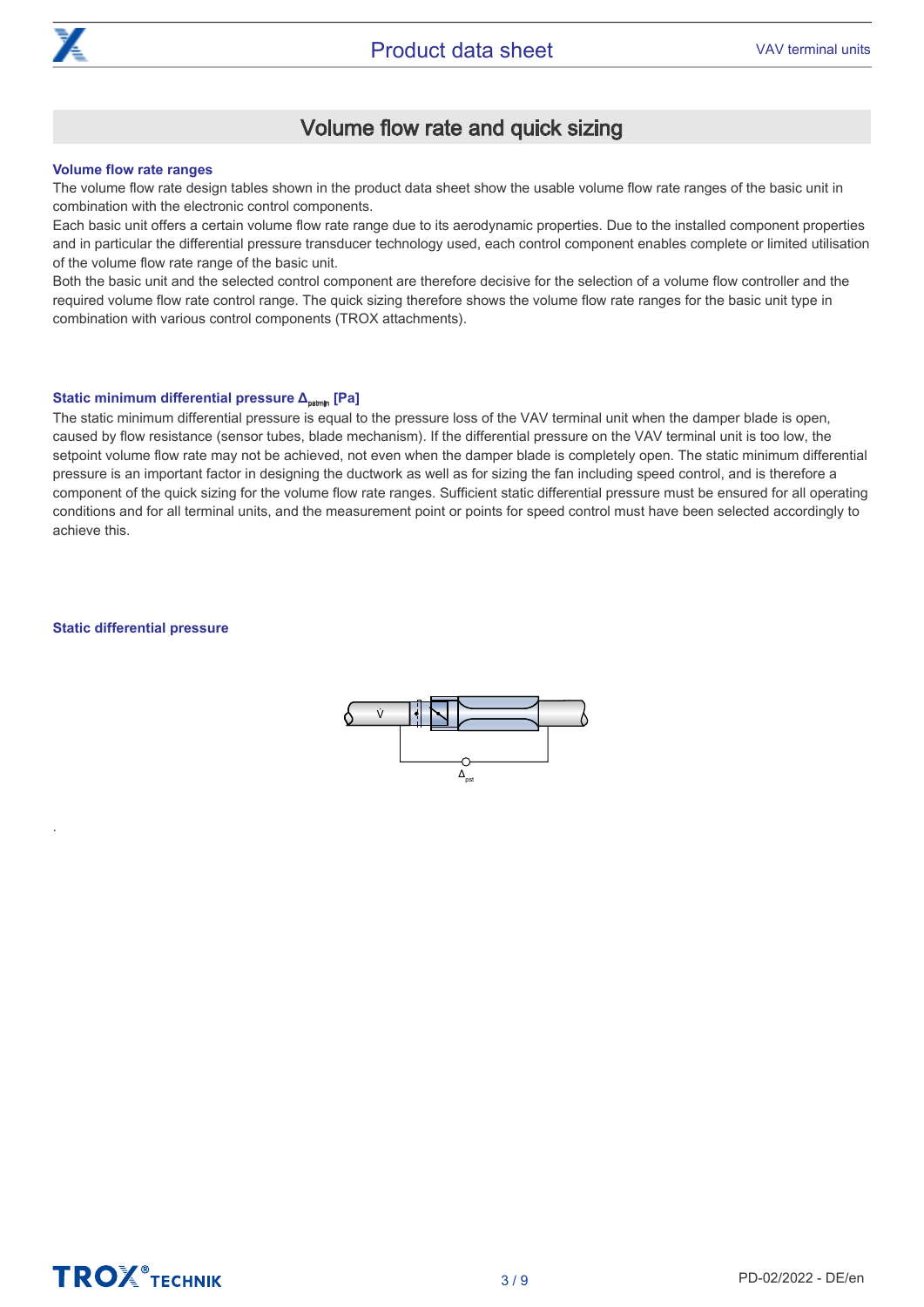

## **Acoustics**

#### Air-regenerated noise

The noise generated at the installations (damper blade, sensor tubes, etc.) propagates in the ducting as air-regenerated noise and reaches the rooms to be ventilated through air terminal devices. The level reduction due to the ducting and its installations – such as changes of direction and junctions as well as end reflection and room attenuation – can be taken into account in the acoustic calculation and thus contributes to the reduction of the required attenuation by sound attenuators.

#### Case-radiated noise

The noise generated at the installations (damper blade, sensor tubes, etc.) penetrates through the enclosure wall into the adjacent surroundings and thus, depending on the installation location, also into the rooms to be ventilated. Consideration of the level reduction through ceiling insulation and room attenuation can also positively influence the result of the acoustic calculation.

#### Definition of noise



① Air-regenerated noise ② Case-radiated noise

.

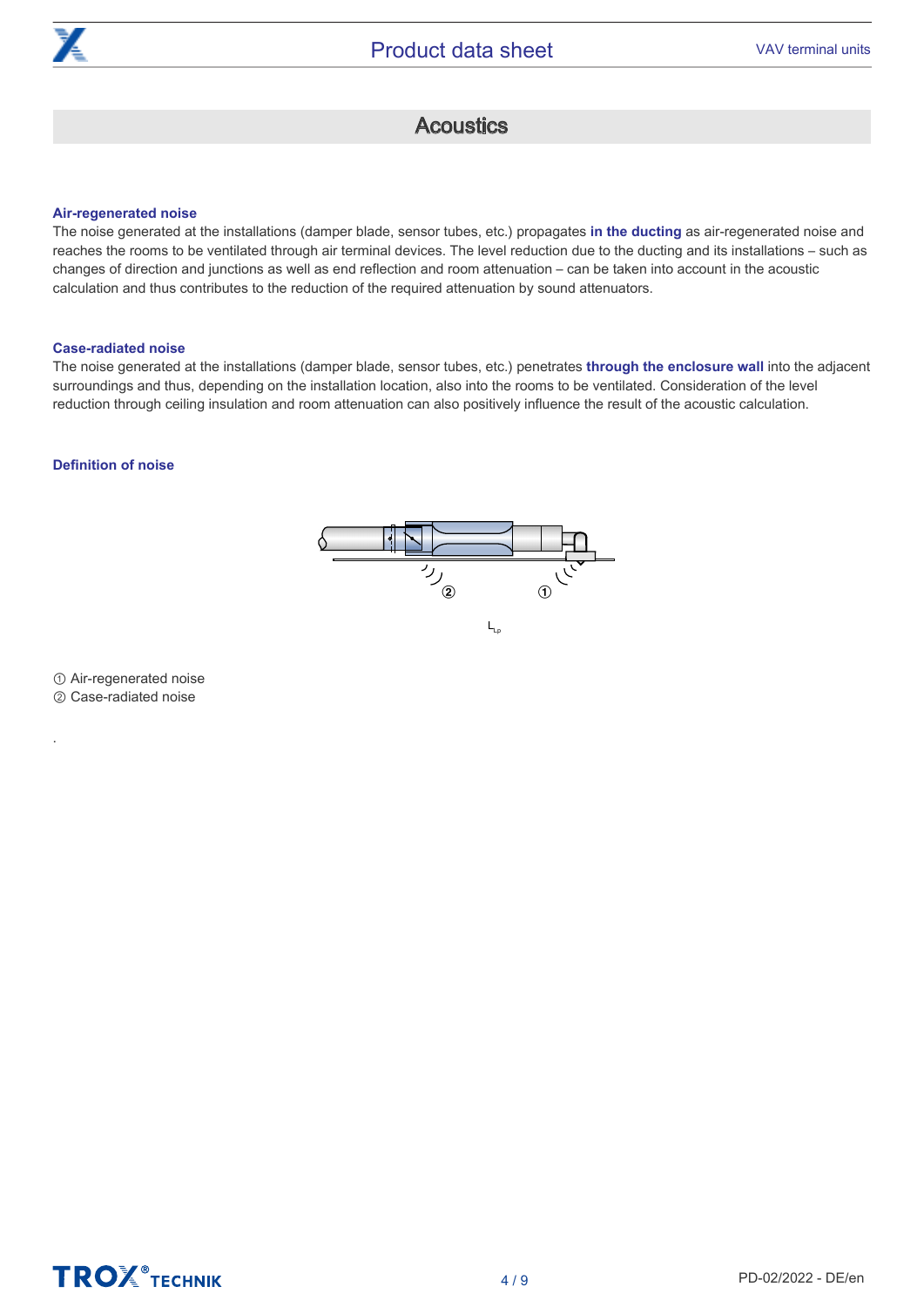

#### **Measurements**

The acoustic data for the air-regenerated noise and case-radiated noise are determined according to EN ISO 5135. All measurements are carried out to EN ISO 3741 in a reverberation chamber.

#### Technical laboratory investigation of case-radiated noise and air-regenerated noise of the products for representation in the product data sheets

#### Measuring the case-radiated noise



- ① Reverberation chamber
- ② Terminal unit
- ③ Microphone (recording case-radiated noise of VAV terminal unit)
- ④ Fan
- ⑤ Sound attenuator
- ⑥ Duct

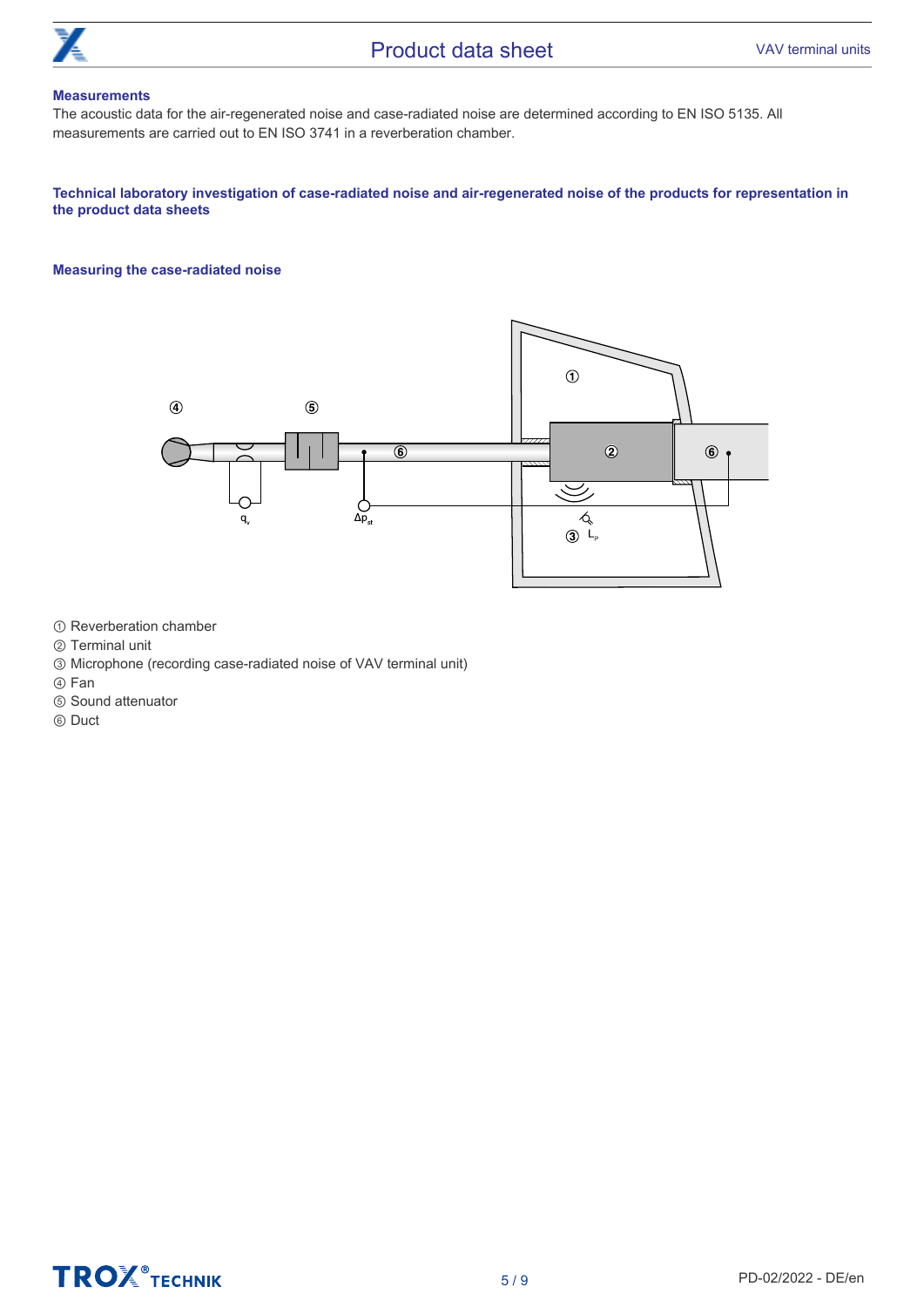

#### Measuring the air-regenerated noise



- ① Reverberation chamber
- ② Terminal unit
- ③ Microphone (recording air-regenerated noise of VAV terminal unit)
- ④ Fan
- ⑤ Sound attenuator
- ⑥ Duct

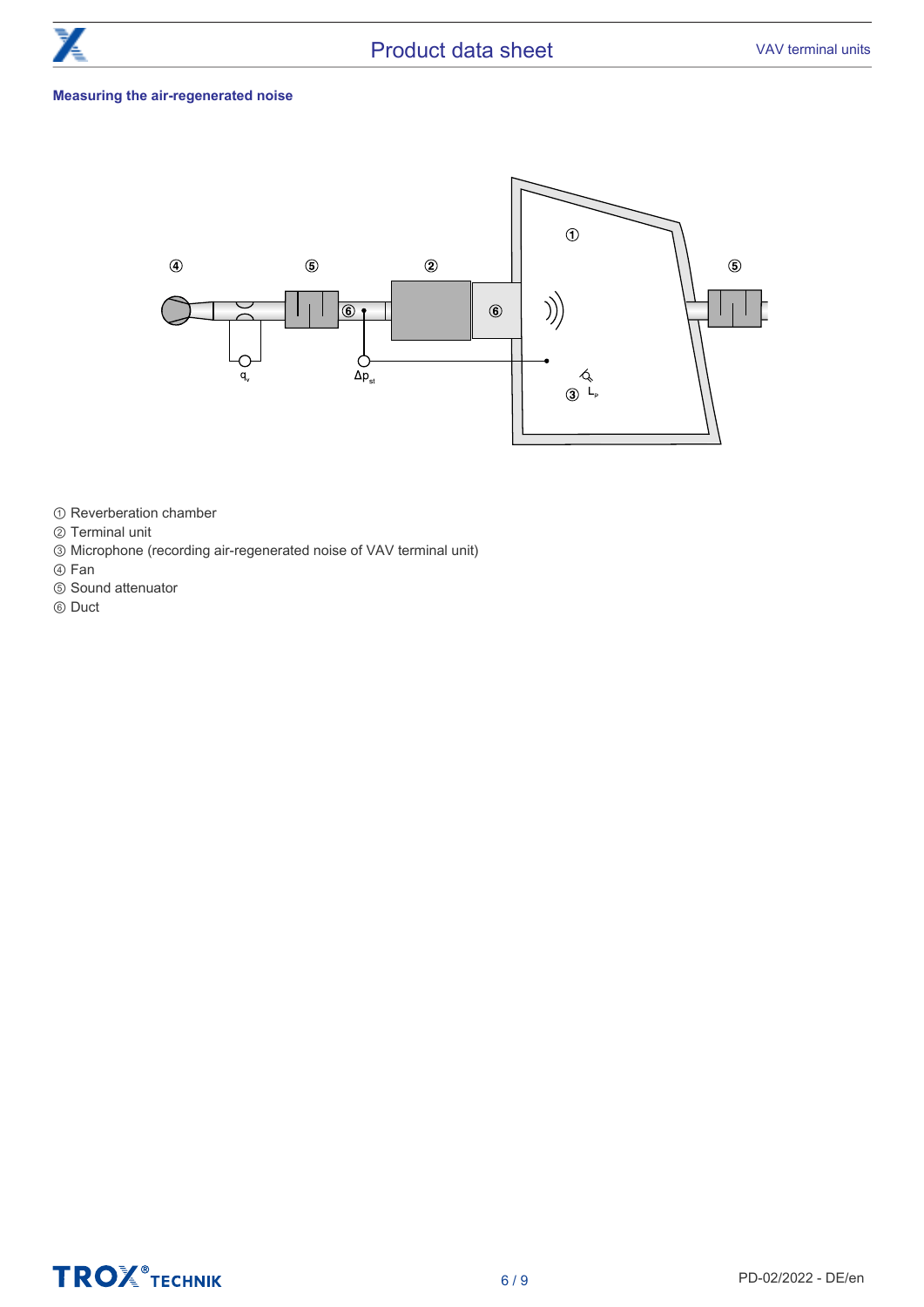

# Acoustic quick sizing

#### Fundamentals as explanation

The quick sizing tables in the product data sheets show the sound pressure levels that can be expected in a room both for the airregenerated noise and for the case-radiated noise. The sound pressure level in a room results from the sound power level of the products – for a given volume flow rate and differential pressure – as well as the attenuation and insulation on site.

#### Sound pressure level reduction for air-regenerated noise and case-radiated noise



① Terminal unit

- ② Distribution in the ducting
- ③ Change of direction
- ④ End reflection
- ⑤ Ceiling insulation (only relevant for case-radiated noise)
- ⑥ Room attenuation

Note: The room attenuation depends on the room size/volume and the room furnishings (surfaces, floors, walls, ceilings).

#### System attenuation

System attenuation means all level-reducing influences – including the "natural" attenuation of ducting components and sound propagation in rooms or outdoors. In our product data sheets, practical attenuation and insulation values have already been taken into account as what are referred to as system attenuation in the acoustic quick sizing tables for the specified sound pressure levels. The system attenuation for air-regenerated noise is composed of the distribution in the ducting, the change of direction, the end reflection and the room attenuation, and thus influences the sound pressure level of the air-regenerated noise. The system attenuation for case-radiated noise is composed of ceiling insulation and room attenuation and thus influences the sound pressure level of the case-radiated noise.

# **TROX**<sup>®</sup>TECHNIK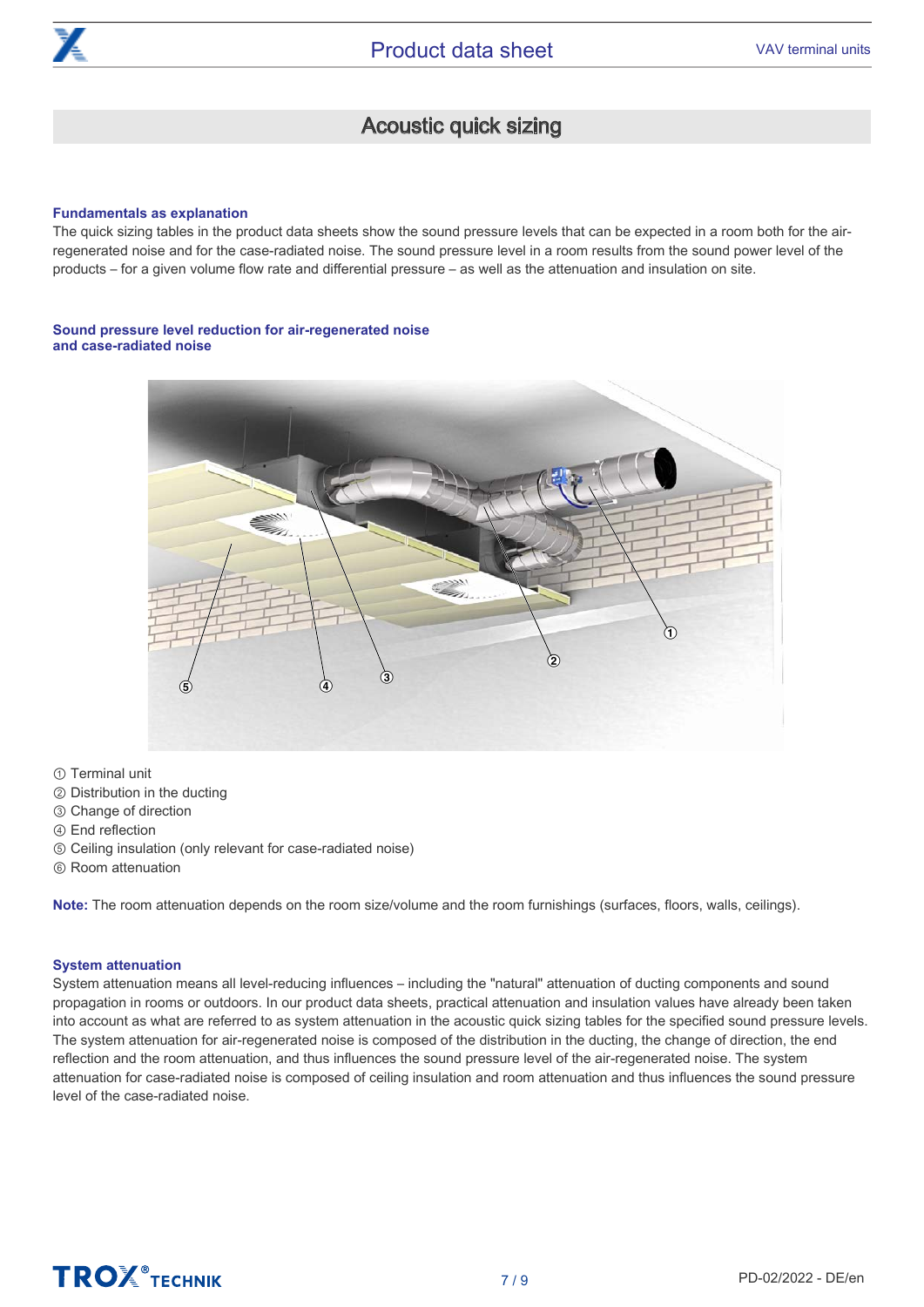

# Correction values for acoustic quick sizing

The (correction) tables contain practical values for the influencing variables of the possible level reduction:

- Relevant for air-regenerated noise: ventilation and air conditioning system elements, end reflection and room attenuation
- Relevant for case-radiated noise: ceiling insulation and room attenuation

#### Correction values for the distribution in the ducting

The correction for the distribution in the ducting is based on the number of air terminal devices assigned to any one volume flow controller. If there is just one air terminal device (assumption: 140 l/s or 500 m<sup>3</sup>/h), no correction is necessary. At higher volume flows, several air terminal devices are typically used which lead to an additional reduction in the air-regenerated noise.

#### Considered reduction of air-regenerated noise through distribution in the ducting

Additional level reduction per octave

| qv [m <sup>3</sup> /h] | 500            | 1000 | 1500 | 2000 | 2500 | 3000 | 4000 | 5000 |
|------------------------|----------------|------|------|------|------|------|------|------|
| qv [l/s]               | 140            | 280  | 420  | 550  | 700  | 840  | 1100 | 1400 |
| Number of<br>diffusers |                | -    |      |      | C    | 6    |      | 10   |
| [dB]<br>ΔL             | $\overline{0}$ |      |      |      |      | O    |      | 10   |

#### Considered reduction of air-regenerated noise through change of direction, end reflection, room attenuation Additional level reduction per octave according to VDI 2081

| Centre frequency fm [Hz]            | 63 | 125 | 250 | 500 | 1000 | 2000 | 4000 | 8000 |
|-------------------------------------|----|-----|-----|-----|------|------|------|------|
| Change of direction $\Delta L$ [dB] |    |     |     |     |      |      |      |      |
| End reflection $\Delta L$ [dB] *    | 10 |     |     |     |      |      |      |      |
| Room attenuation $\Delta L$ [dB]    |    |     |     |     |      |      |      |      |

One change of direction, e.g. at the horizontal connection of the diffuser plenum box, has been taken into consideration for the system attenuation values. Vertical connection of the plenum box does not result in a system attenuation. Additional bends result in lower sound pressure levels.

\* The calculation is based on an assumed end reflection for nominal size 250.

#### Considered reduction of the case-radiated noise

Additional ceiling insulation and room attenuation values per octave according to VDI 2081

| .                                  |     | .   |     |      |      |      |      |
|------------------------------------|-----|-----|-----|------|------|------|------|
| Centre frequency fm [Hz] 63        | 125 | 250 | 500 | 1000 | 2000 | 4000 | 8000 |
| Ceiling insulation $\Delta L$ [dB] |     |     |     |      |      |      |      |
| Room attenuation $\Delta L$ [dB] 5 |     |     |     |      |      |      |      |

#### Note on the correction values for ceiling insulation and room attenuation

These correction values take into account the design/equipment of the room under consideration. The real attenuation values of the room and its furnishings can be higher or lower depending on the design (carpets, parquet, wall composition, curtains, etc.). We consider an average (usual) value of 5 dB in the acoustic quick sizing.